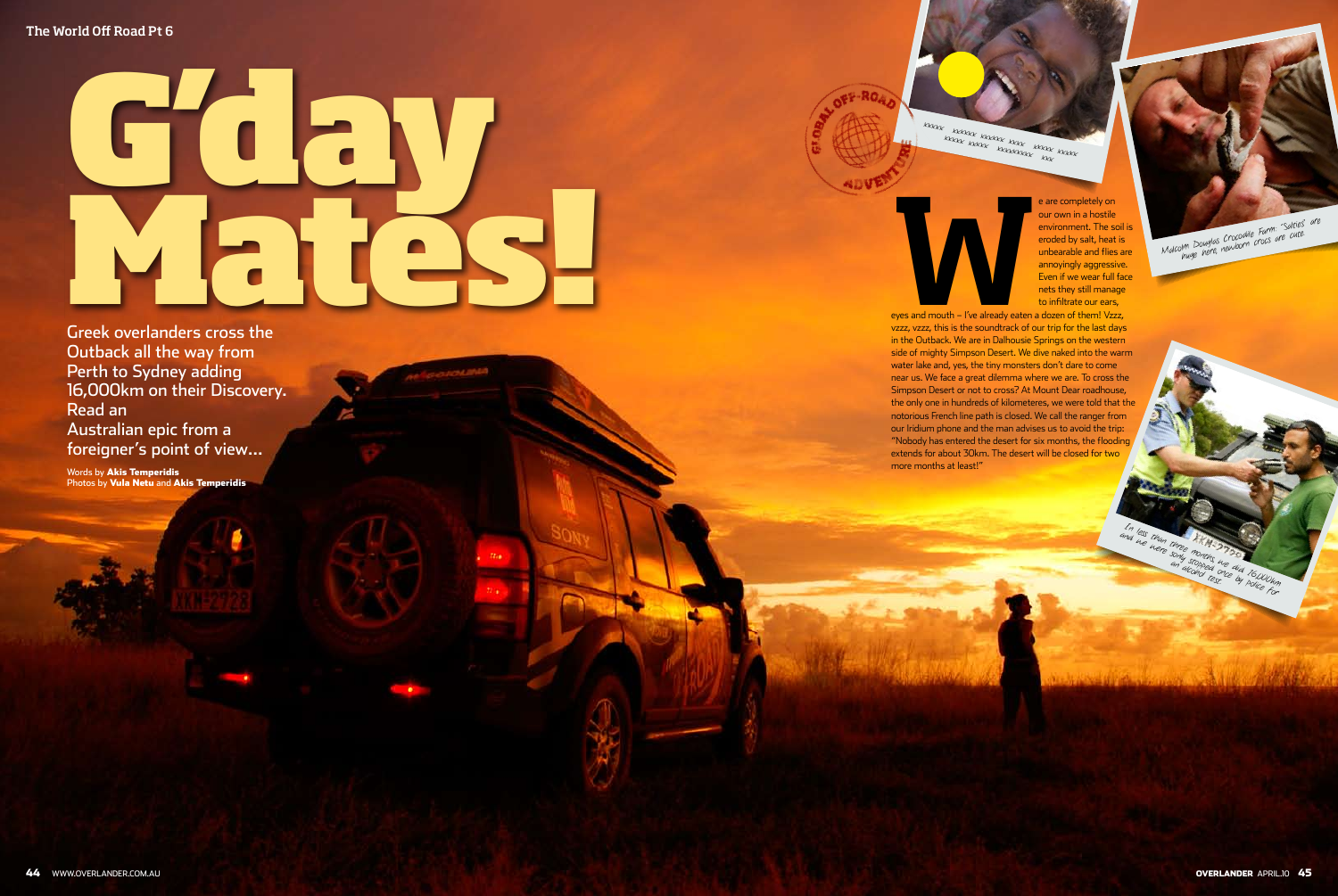46 WWW.OveRlAnDeR.cOm.Au OVERLANDER APRIl.10 47

# The World Off Road Pt 6



# **Matters!**<br>Before leaving Malaysia we knew

We felt defeated but chose to do the right thing knowing that getting stuck into the desert would mean several days of delays plus 1000 AUD per wheel, for a possible recovery, according to an unwritten Outback law. We would reach Birdsville from the famous Oodnadatta and Birdsville tracks, a 1200km loop through South Australia. "No worries mate!", Vula said to comfort me, "Next time"!

#### **Cultural shock the other way**

When we arrived in Australia, three weeks before, the sky seemed crispy clear and the prices exorbitantly high in comparison to our former life in SE Asia. We wanted to cross the Outback but which way? Whatever route we chose, we would miss something else. We preferred to do it the long way, driving up to Broome. We would decide what to do next from there…

# We decided to head to Birdsville through the



MAGGIOLINA

Before leaving Malaysia we knew<br>
how strict Australian Quarantine<br>  $\&$  Inspection Service (AQIS) rules<br>
are, so we proceeded in a thorough<br>
busy for three days! Thinking Greek,<br>
busy for three days! Thinking Greek,<br>
we **ecosystem.** 

> It was incredible… 50km north of cosmopolitan Perth there was nothing – nothing! – till Geraldton. It was an endless stretch of tarmac with no cell phone or radio signal, no fuel or food for every 400 to 500km, until the next town or the next roadhouse. We were traveling for hours and our dot seemed still on the map screen of our GPS. North of Geraldton we diverted to Shark Bay and Monkey Mia until we got back to the main road, we had 650km added on our odometer. What a huge piece of land! On our route to Broome we passed Carnarvon and Port Headland, of course, but the best part was Karijini National Park. It was like a naturalistic amusement park but so hot, mate! After we drove a bit on the 80-mile beach, we arrived in Broome. We knew it was the most interesting little town in WA but it seemed so depressingly empty that day. At noon you the only people was saw were at the Coles supermarket. In Broome we met an

Welcome to Fraser Island, as far as dingoes are concerned they are not so bad but don't feed them

please!







Uluru is very touristic but still overwhelming.



Greeks spoiling Australia...

OLD WOMAN SREEK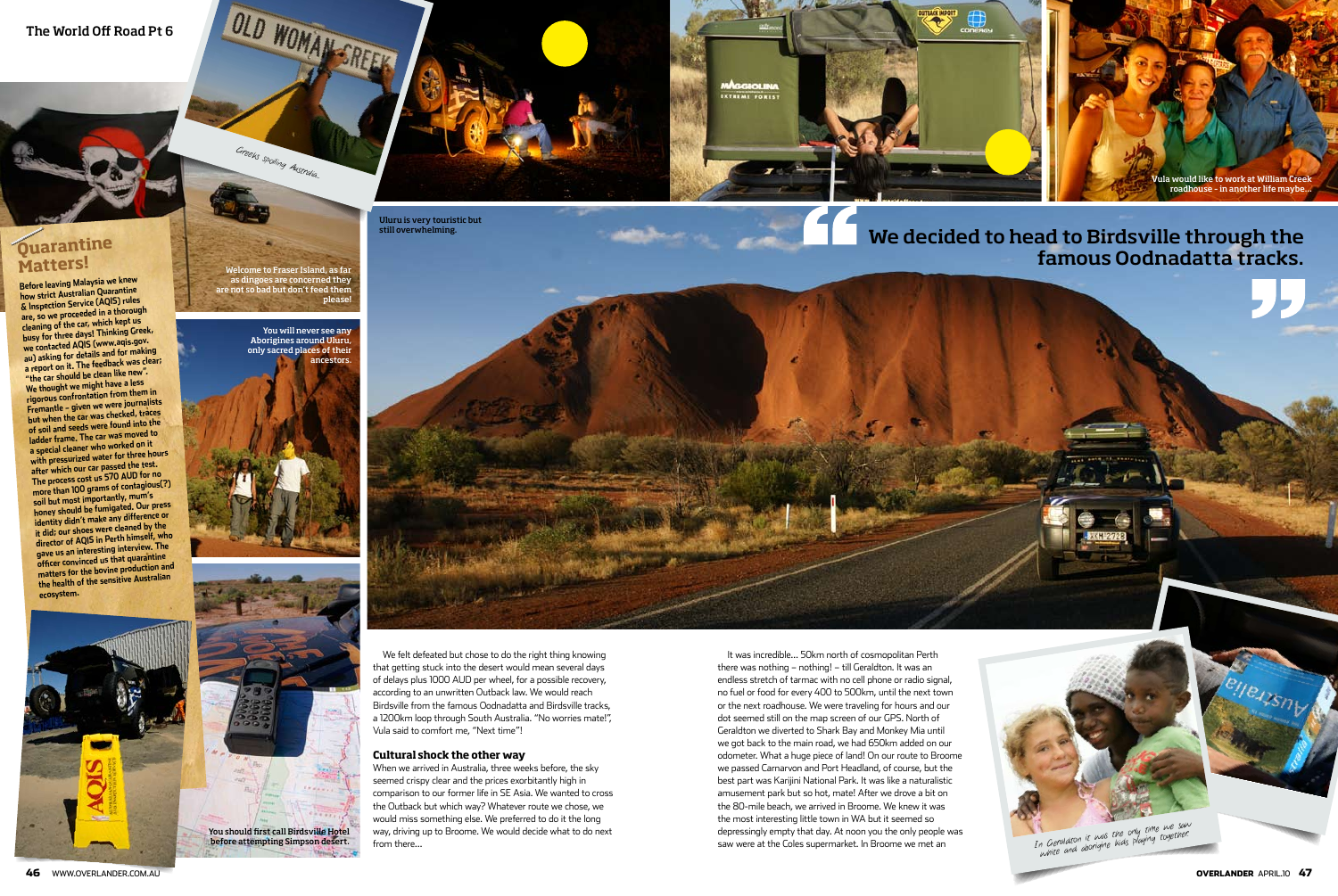## The World Off Road Pt 6

**TRIP ID Vehicle: Land Rover Discovery3 TDV6 Crew: Akis Temperidis, Vula Netou Days: 85 (69 driving) Total distance: 16.412 Refuellings: 24 Litres: 1872 Lt/100 km.: 11,4**

" We saluted the Indian Ocean which we had followed from

Capetown!

You need to deflate seriously to drive on the sandy path towards Steep point, the westernmost one of Australia.





Stockman's Hall of Fame at Longreach (Queensland) is an eye opening experience for anybody interested in Outback's culture.

Australian celebrity, Mr. Malcolm Douglas, an adventurer and cinematographer who runs a serious business with crocodiles. Malcolm still makes adventure documentaries like the ones that made him an Australian institution in the 60's. Like a real star, he was not really interested in meeting with us until we told him we had travelled all the way from Greece to meet him. Finally, he spent all day with us and he told us juicy stories from his life in the Outback and delivered some crocs in front of our eyes. We loved this guy!

From Broome we saluted the Indian Ocean which we had followed from Capetown! And now what? Cross the Kimberley and arrive to Darwin or cross the Tanami desert, the most remote part of the country? As the going gets tough, the tough get going, so – you guessed it – we were probably the first to tackle the muddy track at the southern-most part of Kimberley (from Derby to Fitzroy crossing through Windjana

xxxxx xxxxxx xxxxxx xxxx xxxxx xxxxx xxxx xxxx xxxxxxxxx xxx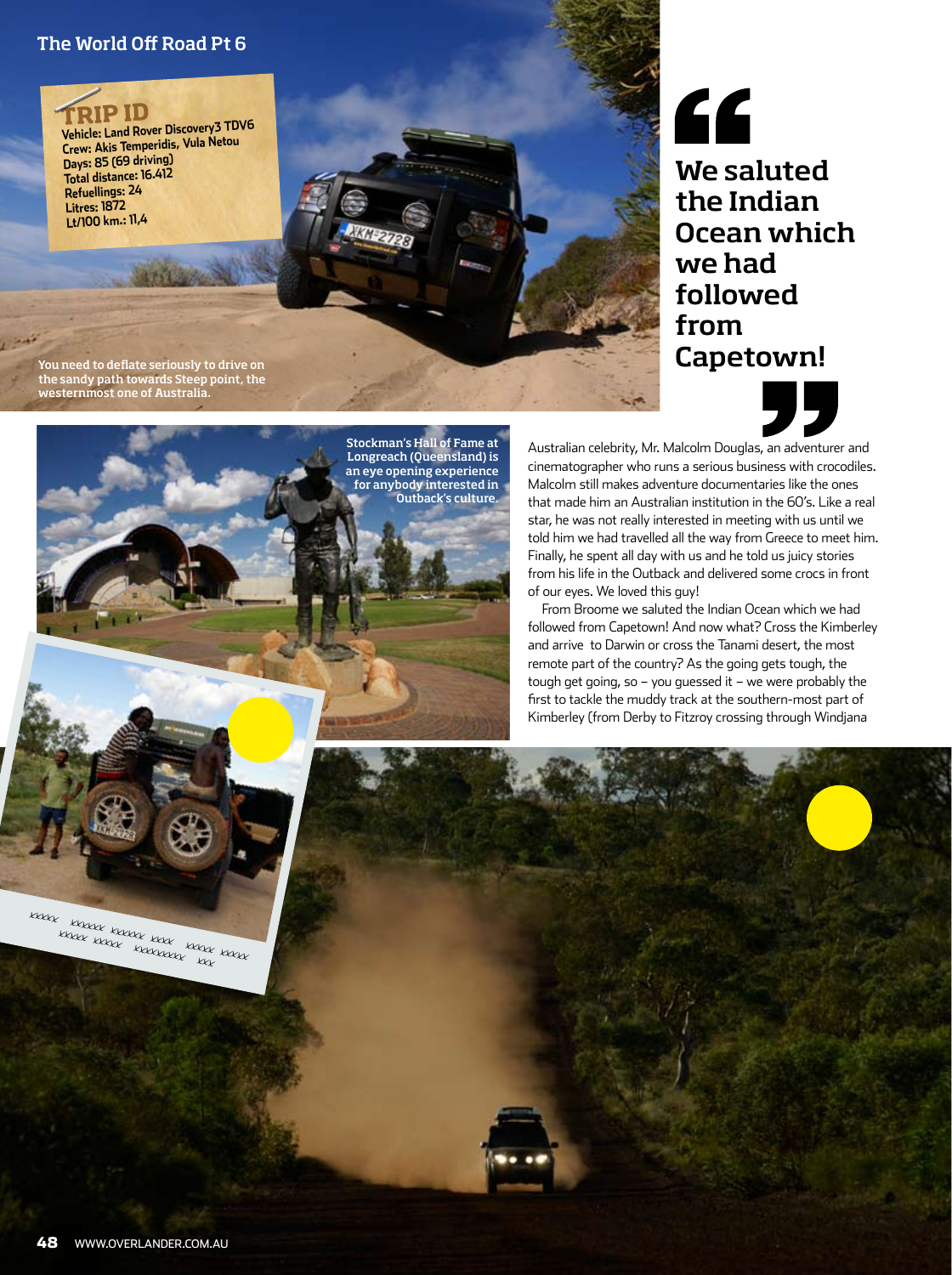$\epsilon$ 

xxxxx xxxxx xxxx xxxx xxxx<br>xxxxx xxxxx xxxxx xxxx xxxx

National Park) after the rain season, when state signs still prohibited it. After an oil change at Halls Creek we entered the Tanami and crossed it all the way to Alice Springs in two days time. It was an epic driving in an arid environment where we met only two cars and more than forty carcasses in the middle of nowhere. On the way, we visited two Aboriginal villages without a permit. It was worth the risk to see what the flip side of a model country looks like: Well, it looks like delapidated houses, street fires with unemployed youngsters surrounding an old man, rusty cars parked everywhere and lost souls drinking beer all day. We tried to talk with some of them but they were hostile with us. It was the first time on our trip we couldn't establish communication with local people. We don't blame them. Aborigines have experienced the rudest cultural shock and human rights violations than any other tribe in history, by the advanced white man of course. Sorry mates but truth is hard to digest…

### **Roadhouse Country**

We were happy to arrive in Alice Springs safe and sound with only some scratches on the tyres. We were confident to consume more of the Outback, and we were actually addicted to the rusty color of the soil and the unique palette of the sky before sunset. The roundtrip to Uluru via Finke Gorge and Kings Canyon was a piece of cake. Back to Alice, we were prepared psychologically for the Simpson Desert. We followed the route to Finke, the same run by the famous Finke Desert Race, along the Ghan, the old train rail that was made by Afghan cameleers. At parts we were driving on the

It was the first time on our trip that we couldn't establish communication with the local people.

Walking around Kings canyon was a breathtaking experience.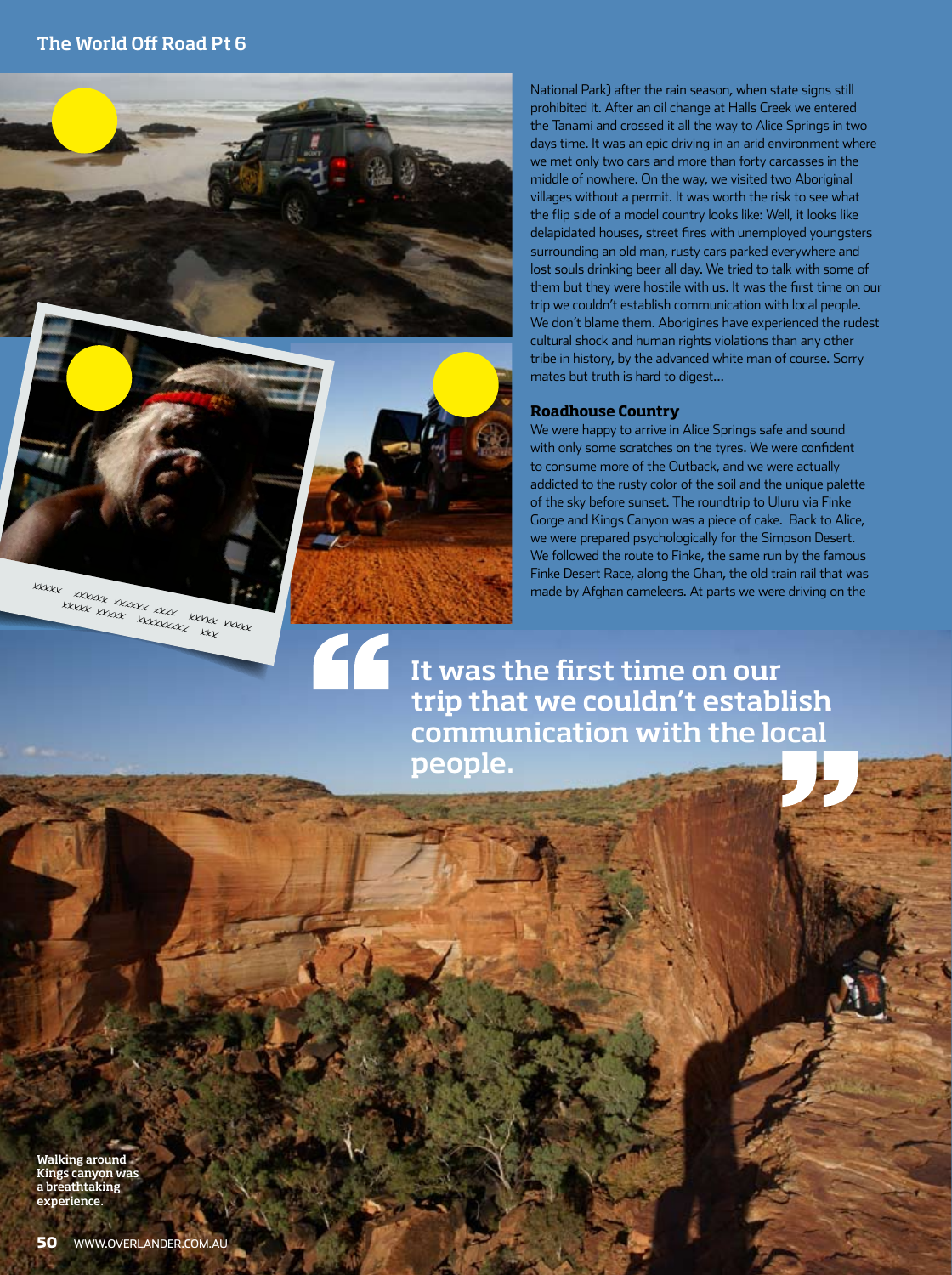## The World Off Road Pt 6

**Discovery News**<br>We were in Sumatra when our engine broke down completely. We had just replaced the turbo in<br>Malaysia, the TDV6 had only 102,000km and was running perfectly, so we felt frustrated with this unexpected incident which was judged as 'unique worldwide' by Land Rover. A breakdown<br>is a perfect opportunity for a great adventure on a trip like ours. We needed eight days to pull<br>or carry our car all the way from





parallel 4WD track, used for the rally, just for fun! For the next four days we met only a handful of people, exclusively at the famous roadhouses on Oadnadatta and Birdsville tracks; Mount Dare, Pink House, William Creek, Mungerania and finally the famous Birdsville Hotel. In the Outback we realized that the roadhouse is the absolute Australian institution, it represents the country better than anything else. Remote but unbelievably organized! We couldn't believe we could find diesel, a mini market, restaurant, bar, pool, memorabilia, even an ATM, all in one and so far away from anything else. We were wondering how the families that run these places can make it. We found out that their kids attend the school of the Air, via radio on a daily basis. Incredible Australia. You can expect anything from a country where cattle has been guided by helicopters for the last 40 years…



xxxxx xxxxxx xxxxxx xxxx xxxxx xxxxx xxxxx xxxxxxxxx xxx

We couldn't believe we could find diesel, a mini market, restaurant, bar, pool, memorabili and even an ATM all in one area, so far away from everything.